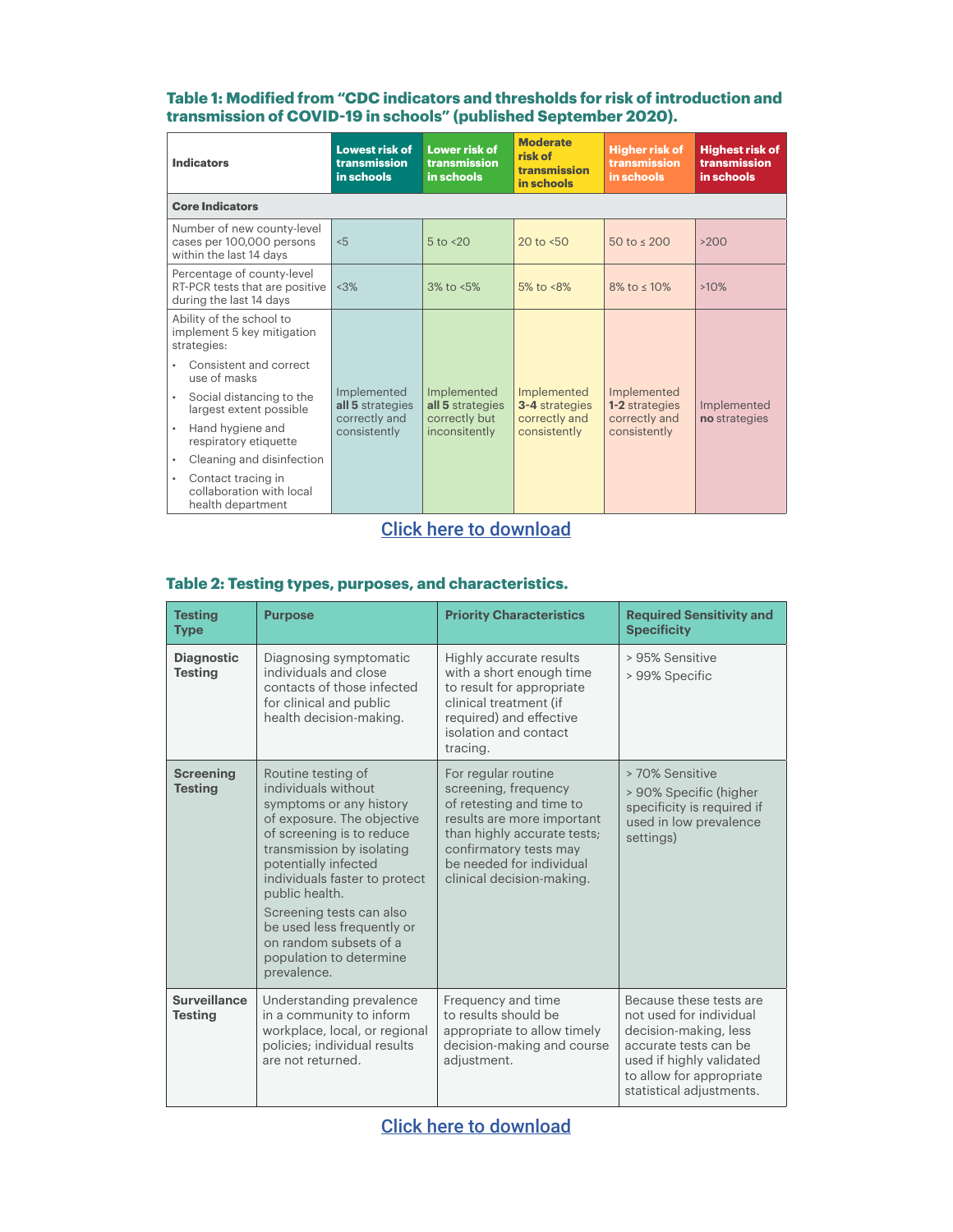| Covid-19 risk level, as<br>determined through<br>the risk assessment                | <b>Example goals of testing</b>                                                                                                                               | <b>Testing strategy</b>                                                                                                                                                                                                                       |  |  |
|-------------------------------------------------------------------------------------|---------------------------------------------------------------------------------------------------------------------------------------------------------------|-----------------------------------------------------------------------------------------------------------------------------------------------------------------------------------------------------------------------------------------------|--|--|
| <b>Very low</b>                                                                     | Identify or rule out<br>SARS-CoV-2 infection in<br>students and staff with<br>Covid-19-like symptoms or<br>recent history of contact<br>with a confirmed case | Continued mitigation measures in school.<br>Students and staff are offered diagnostic testing<br>as needed.<br>If a confirmed positive case is found, all<br>individuals in that pod and any other close                                      |  |  |
|                                                                                     | using diagnostic testing.                                                                                                                                     | contacts are quarantined and tested.                                                                                                                                                                                                          |  |  |
| Monitor for an increase<br>Low<br>in infection rates using<br>surveillance testing. |                                                                                                                                                               | Routine surveillance testing, for example<br>through pooled testing, of school "pods" every<br>week. If a pool is found positive, all individuals<br>in the pool remain in quarantine until individual<br>testing identifies who is infected. |  |  |
|                                                                                     | Monitor individuals at<br>higher risk of transmitting<br>the virus using routine<br>screening.                                                                | Routine screening for staff in close contact<br>with a significant number of other people<br>throughout the day.                                                                                                                              |  |  |
|                                                                                     |                                                                                                                                                               | Students and staff are offered diagnostic testing<br>as needed.                                                                                                                                                                               |  |  |
| Continue to offer<br>accessible and actionable<br>diagnostic testing.               |                                                                                                                                                               | If a confirmed positive case is found, all<br>individuals in the affected pod and any other<br>close contacts are quarantined and tested.                                                                                                     |  |  |
| <b>Moderate</b>                                                                     | Reduce the probability<br>of transmission within<br>the school using routine<br>screening.                                                                    | A routine screening program that carefully<br>balances test frequency, accuracy, and time to<br>results is implemented for all students and staff<br>to significantly reduce infection transmission.                                          |  |  |
|                                                                                     | Continue to offer                                                                                                                                             | Students and staff are offered diagnostic testing<br>as needed.                                                                                                                                                                               |  |  |
|                                                                                     | accessible and actionable<br>diagnostic testing.                                                                                                              | If a confirmed positive case is found, all<br>individuals in that pod are quarantined and<br>tested.                                                                                                                                          |  |  |
| <b>High</b>                                                                         | Monitor for an increase in                                                                                                                                    | No in-person learning for students.                                                                                                                                                                                                           |  |  |
|                                                                                     | infection rate if teachers<br>and staff are on-site using<br>surveillance testing.                                                                            | Staff come to school for remote teaching, using<br>strict mitigation measures, and testing every<br>two weeks. Staff at high risk of severe illness<br>work off-site.                                                                         |  |  |
| Continue to offer<br>accessible and actionable<br>diagnostic testing.               |                                                                                                                                                               | Students and staff are offered diagnostic testing<br>as needed.                                                                                                                                                                               |  |  |

### **Table 3: Example screening and surveillance strategy for a K-5 school that is using a "pod" strategy, with limited mixing between cohorts.**

# [Click here to download](https://rockfound.app.box.com/s/hxwv3hgtromeqacmo7cqzx65y011n27e/file/729894898692)